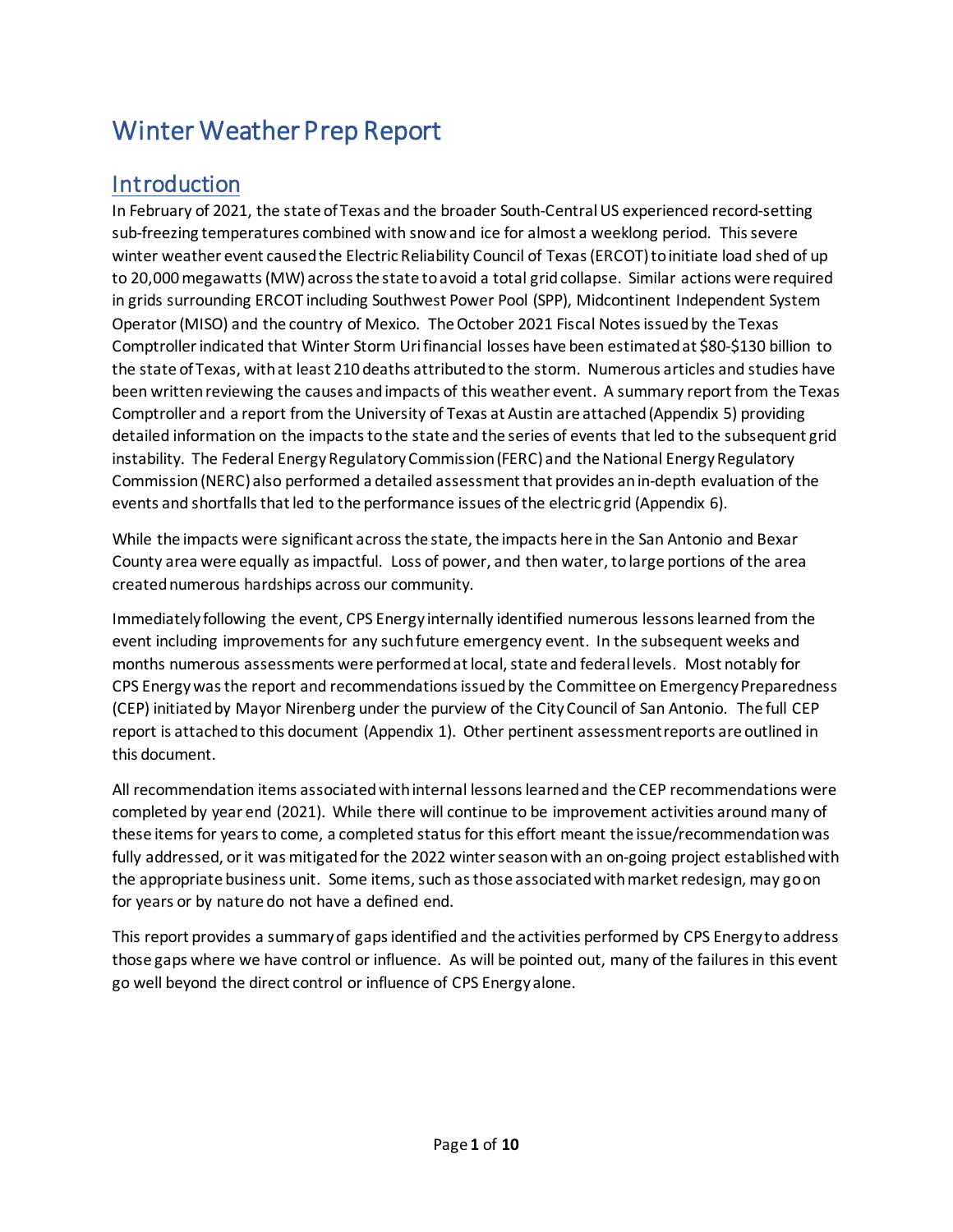# Assessments and Recommendations

There were a multitude of assessmentsand action plans developed by a variety of entities, and this report will summarize the key actions for CPS Energy. There is significant overlap between these reports relative to issues needed to be addressed at all levels. At a high level, recommendations tend to fall into the following categories:

- Power Plant Operations
- Electric Grid Operations
- Agency Collaboration and Coordination
- Communications, particularly to the Public
- Operation of Inter-Related Infrastructure

### City of San Antonio CEP "A Response to the February 2021 Winter Storm"

In the aftermath of Winter Storm Uri, Mayor Nirenberg sought a meansto evaluate the performance of the City of San Antonio's (CoSA) Emergency Operations Center(EOC) and the municipally-owned utilities (MOUs) in the daysleading up to, during, and after the storm. In doing so, he formed the CEP, which consisted of several City Council members and three (3) other prominent figures in the community.

The committee was charged with establishing key focus areas, dissecting our performance and providing recommendations on any areas warranting markedimprovementsin resiliencyprior to another storm of similar or increased magnitude. The committee issued several requests for information related to the established focus areasto facilitate its evaluation of each entity.

In the CEP final report, the committee issued nine (9) recommendations with several sub-components directly to CPS Energy along with nineteen (19) recommendations issued to the San Antonio Water System (SAWS) and/or the CoSA EOC where CPS Energy was indirectly involved.

There were two (2) recommendations with three (3) sub-components that focused on Market Redesign. The recommendations requestedwe seek legislation to increase generationreserve capacity, interconnect with neighboring grids, advocate for incentivizing generators to increase supply, and address price manipulation by The Public Utility Commission of Texas (PUCT) and ERCOT.

There were two (2) recommendations focused on Plant Operations & Support. The recommendations requestedwe rethink our strategy regarding the purchase, transport and storage of natural gas for usage at our plants and within the community. Additionally, we were asked to refocus on our sustained history of plant operational excellence to improve reliability for our customers, especially during storms like Winter Storm Uri.

We received three (3) recommendations focused on Grid Operations & Support, also referred to as Outage Management. The recommendations requested we upgrade the automated outage management program to handle largerload shed requirements, revisit the number of circuits classified as critical or interruptible as well asthe classification methodology, and that we review opportunities to provide power to SAWS pumps stations in areas where critical circuits are not available.

Finally, we received two (2) recommendations with seven (7) sub-components focused on Communications from a Customer and Stakeholder perspective. The recommendations requestedwe develop a comprehensive communications protocol tailoring customer messaging to critical service and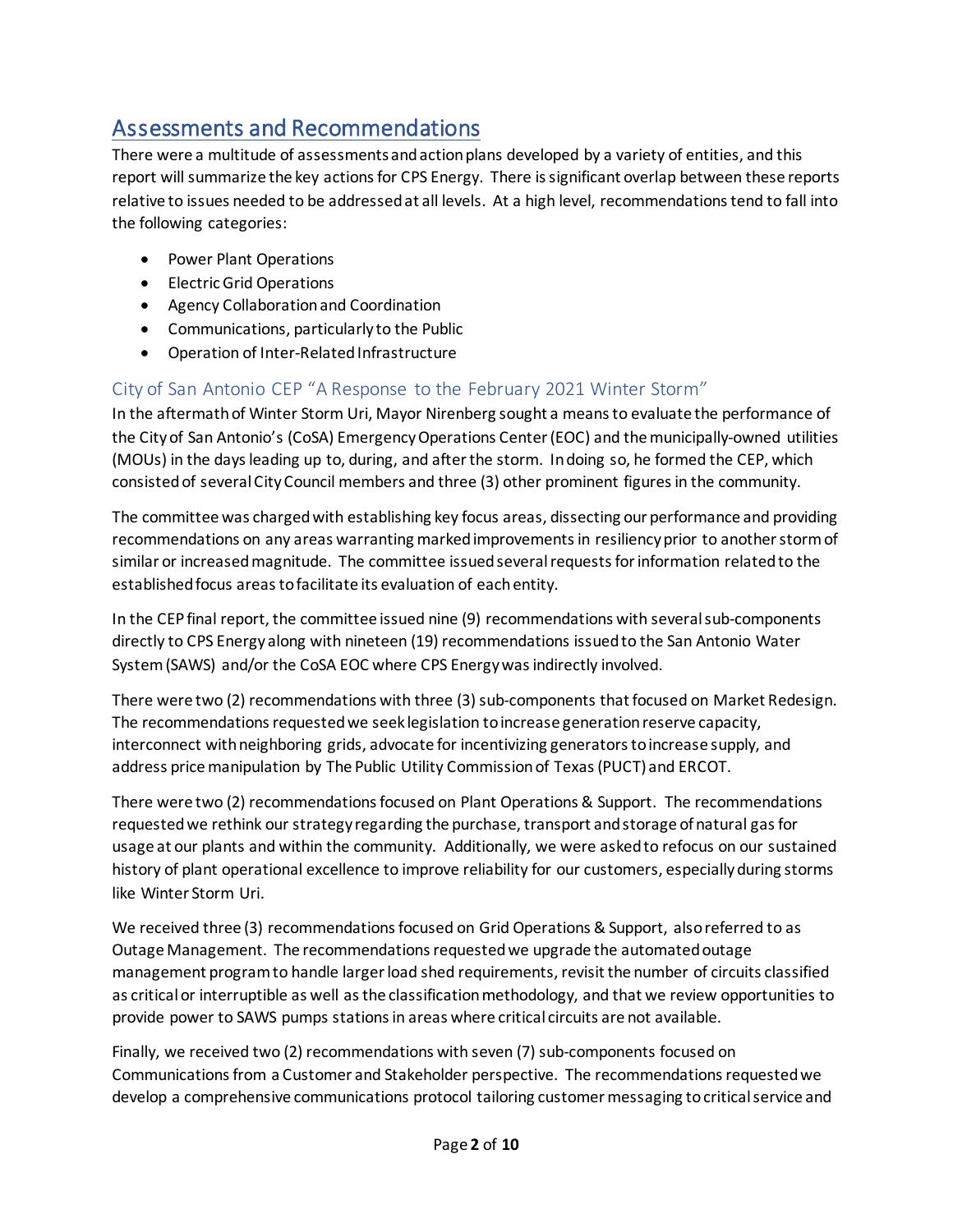safety issues, enhance calls for energy conservation, and issue advance notification of potential load shed risks. This advance notification should be coordinated with the EOC, be reasonable in timing, indicate customer's circuit status, and provide customer action tips and key information during an outage. Additionally, we were asked to collaborate with other agencies to develop a year-round emergency readiness campaignto educate residents on how to prepare for emergencies.

As mentioned above, there were several recommendations in which CPS Energy was indirectly involved. We are indirectly involved in five (5) recommendations assigned to SAWS. In these recommendations, SAWS was asked to work with CPS Energy to place critical facilities on uninterruptible circuits, identify potential locations for back-up power, perform tabletop and field disaster scenarioexercises, and develop protocols for unified messaging during emergencies. Additionally, they were to meet with CPS Energy to ensure compliance with PUCT Electric Substantive rules.

As for the CoSA EOC related recommendations, the EOC was asked to update its Hazard Mitigation Plan to include prolonged storms and utility outages, identify backup communication devices, prioritize the purchase of generators for key city facilities, and to develop contingency plans for remote work during power outages. They were also askedto develop training scenarios related to utility outages, enhance training across CoSA departments, and to create an annual emergency response tabletop exercise program. Finally, the EOC was asked to adjust itsrelationship with the MOUsregarding command and control, review its involvement in CPS Energy load shed decisions, ensure the MOUs customer messaging is coordinated through the Joint Information Center (JIC), enhance customer's experience with Customer Call Centers, ensure impacts of rotating outages are clearly communicated and identify a situational awareness platform for a clear picture across all agencies.

### Texas PUCT Order 25.55 Weather Emergency Preparedness

In November, the PUCT issued an order under Chapter 25 Substantive Rules Applicable to Electric Service Providers, aimed at winter weather preparation of generation resources and transmission service providers in ERCOT. The requirements for 2021 are the first of a 2-phase improvement plan identified by the PUCT (Appendix 2). These rules identified generation and transmission preparations required by December 1, 2021, with compliance defined by submission of forms by utility CEO's followed by facility inspections by ERCOT. CPS Energy has submitted the required forms and is in full compliance with the requirements identified. In addition, ERCOT has inspected both selected generation and transmission infrastructure with no issues identified during the on-site inspections. Phase 2 requirements remain to be defined through evaluation of risks, needs and definition of required standards. PUCTOrder 25.55 and Rulemaking to Establish Electric Weatherization Standards are attached(Appendices 3 & 4, respectively).

### FERC/NERC "The February 2021 Cold Weather Outages in Texas and the South-Central United States"

FERC/NERC issued their joint report in November 2021 (Appendix 6). The 313-page report includes detailed analysis of the multiple contributors to the event with information on the broader South-CentralUS region. The 28 recommendations align with issues identified in other reports but point out the issues experienced were identified after the 2011 event with limited material changes made. Of the 28 recommendations, nine (9) were identified as "Key Recommendations," with the firstidentifying revisions to the Reliability Standards (RS) and included 10 sub-parts. These RS revisions are focused on generation reliability and ensuring critical status of natural gas facilities in load shed procedures. The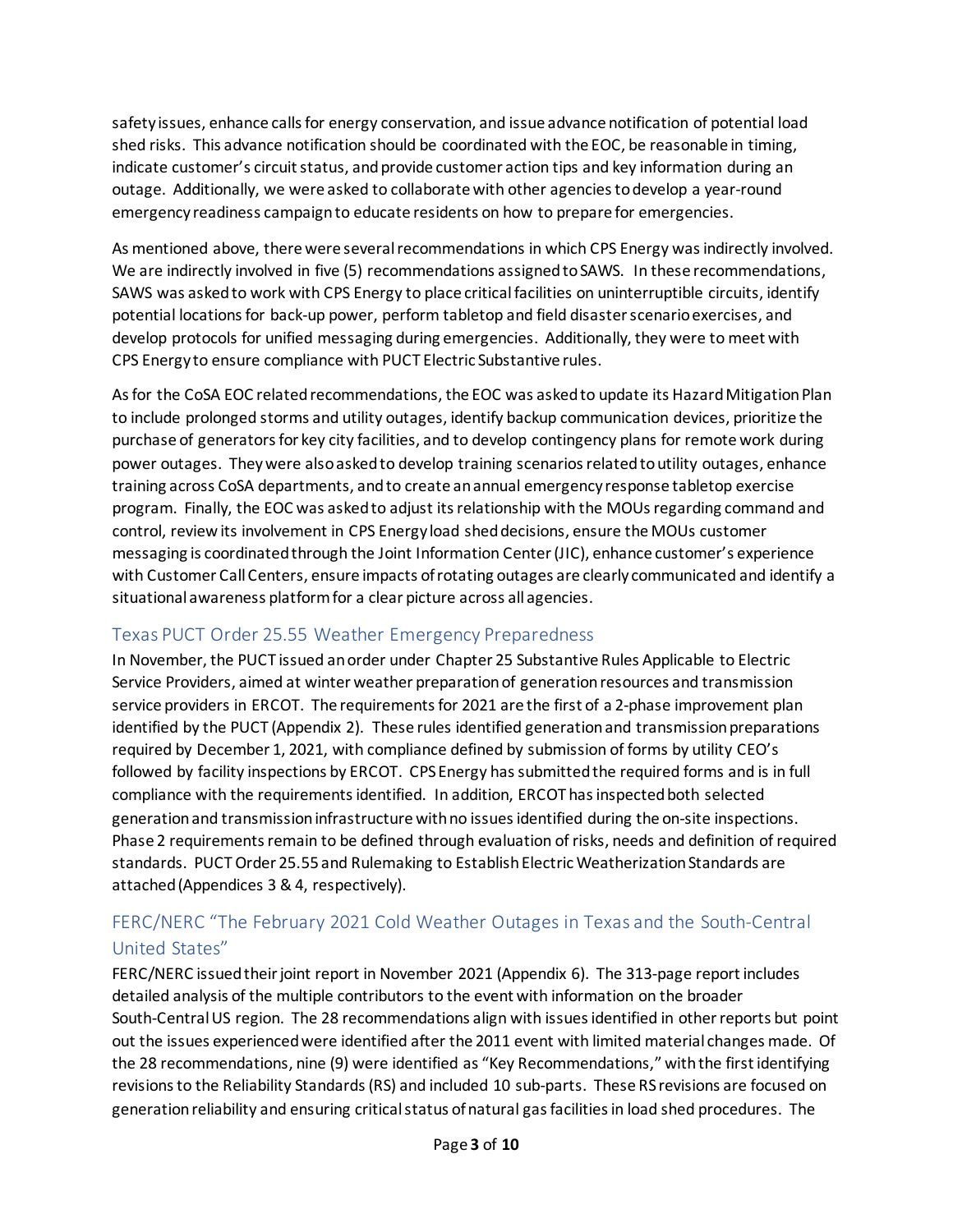next three (3) recommendations are associated with improvements to the performance of generation units in severe winter weather events, addressing both the design/operating requirements and how to fund the needed retrofits and improvements. The next four (4) address issues around natural gas supply, the second largest cause of generating unit outages during Winter Storm Uri. The last two (2) "Key Recommendations" target grid preparation for cold weather at the ISO/RTOlevel (e.g. ERCOT) related to assessment of reserve margin. The remaining 18 recommendations cover a variety of issues including load shed operations, forecasting, outage reporting and several proposed study areas.

The recommendations also include proposed timelines for implementation. Only two (2) were identified for implementation for the 2021-22 winter weather season. Only one (1) of those two (2), Recommendation 12, applies to CPS Energy as an entity (Generation Owner/Operator). This recommendation is:

*"Generator Owners and Generator Operators should incorporate weather forecasts into planning the operation of their generating units prior to cold weather to lessen the impact of cold weather events on the performance and availability of the units. For example, adding a temporary wind break can protect exposed equipment that could potentially freeze (based on the forecasted wind and/or precipitation)."*

CPS Energy was already compliant with this recommendation going into the February 2021 event and hasfurther strengthened this practice. While a media assertionwas made of the use of an intern for weather related assessments, the fact is that CPS Energy used, and continues to use, a weather forecasting professional service, DTN, that provides detailed local, regional and national analysis from highly experienced and qualified meteorology experts including PhDs. In addition to this technical support service, we are also in the process of hiring a full-time staff meteorologist to better support the operation and planning of our infrastructure. This hire is expected to be accomplished in Q1 of 2022.

The second recommendation for implementation in 2021, Recommendation 8, is:

*"To better provide Balancing Authorities with accurate information under TOP-003-5, R2.3.1.2 ("fuel supply and inventory concerns"), Generator Owners/Generator Operators should identify the full reliability risks related to the contracts and other arrangements they (individually or collectively) have made to obtain natural gas commodity and pipeline transportation for generating units, including but not limited to volumetric terms, transportation service types, and impacts from potential force majeure clauses. (Winter 2021-2022)"*

Although CPS Energy has accomplished the risk assessment related to natural gas reliability and addressed those risks through storage, transport and firm gas contracts, the information was not requested by or provided to ERCOT. This information would include competitive terms that would not be provided without appropriate protections. Although not a regulatory requirement or request of CPS Energy, we do believe we have addressed the spirit of the recommendation.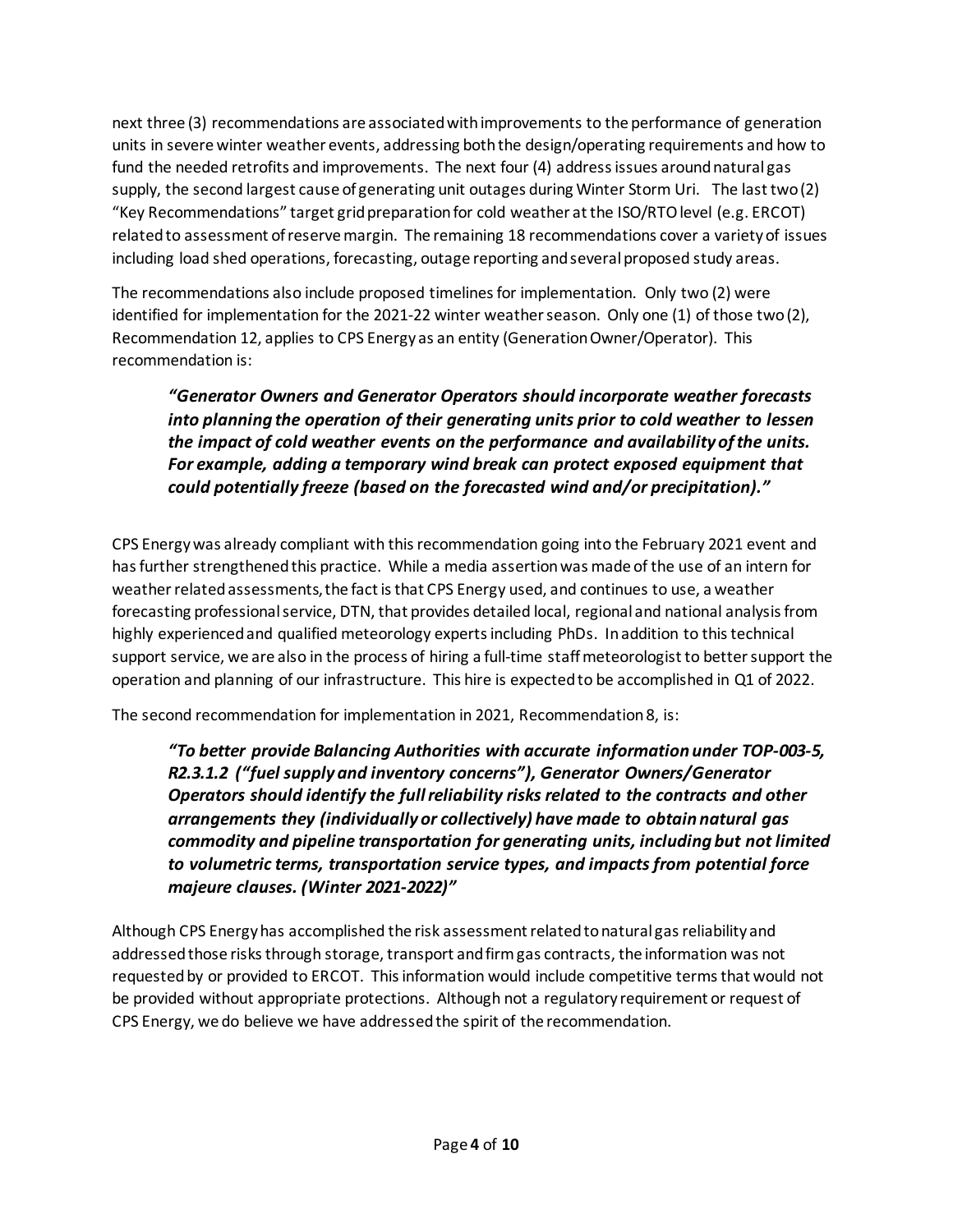# CPS Energy Preparations for Winter 2021-2022

### CEP

Since the CEP issued its report and recommendations in June of 2021, CPS Energy has worked diligently to put actions and plans in place to address all the recommendations in preparation for the 2022 winter season. Specific action plan responses to the Municipal Utilities Committee (MUC) on each of the CEP recommendations are included (Appendix 7). As summarized in the following and documented in the appendix, all recommendations have been addressed for this winter with several identifying longer-term action plans.

In our responses to the CEP recommendations related to Market Redesign, we addressed the dynamics associated with market redesign rulemaking, the entities (Texas Legislators, PUC and ERCOT) responsible, and the associated timelines for implementing changes by engaging and providing input during the many policy making meetings held throughout the year. This includes the tracking of 28 topics from 41 meetings involving the above entities.

In our responses to recommendations related to Plant Operations & Support, we completed efforts to procure the natural gas needed to adequately supply our natural gas-fired generation units and for distribution to our customers. We were able to address this by reviewing our winter strategies and processes and launched a multi-pronged approach to assure adequate supplies of natural gas. Asit relates to the operational issues experienced at our plants and the South Texas Project (STP), we implemented a plant specific weatherization improvement plan, modified our planned outage schedule to maximize unit availability in critical months, and protected all exterior piping with enhanced freeze protection (e.g., heat tracing). Additionally, we had a third-party contractor assess and validate our weatherization improvements.

In our responsesto recommendations related to Grid Operations & Support, also referred to as Outage Management, we enhanced our automated rotating outage program by increasing the load shed limit to our share of 20,000 MW, evaluated previous circuit designations and expanded the number of interruptible circuits, and reviewedthe critical facilities list provided by SAWS to pinpoint power source opportunities for these facilities. We presented our proposed recommendations to SAWS and await their feedback. As stated earlier, we also had a third-party contractor assessimprovements to our automated outage program with the increased number of available interruptible circuits. We received a favorable assessment from this contractor validating the improvements to our outage program.

Finally, in our responses to recommendations related to Communications from a Customer and Stakeholder perspective, we revised our Emergency Communications Plan to include developing templates for use by our personnel to send customers during specific emergencies and an update to our social media strategy. The customer messaging will include information related to preparation, safety, energy saving tips, and powering your home following an extended outage. It will also include procedures for operating in the EOC's JIC, as well as implementing an annual tabletop exercise/training programwith partner Public Information Officers.

#### Internal Lessons Learned

While the CEP evaluated and identified areas where we could improve, we conducted our own selfevaluation immediately following the storm where we also identified areas warranting improvements, some of which were similar to the CEP recommendations. Although we categorized these lessons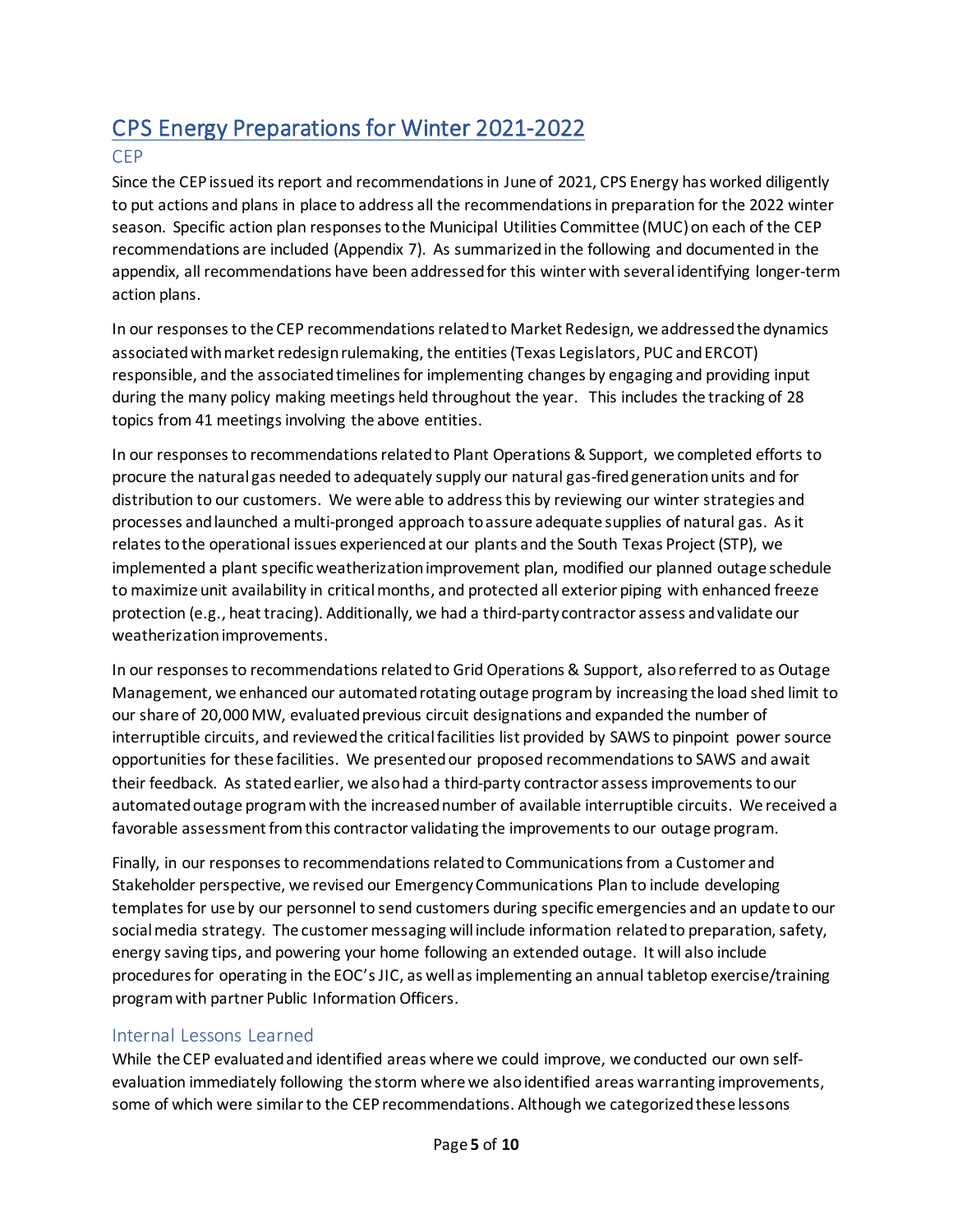learned with subjects that were relevant to us, we took the liberty of categorizing them with terms that should resonate with the community (Appendix 8).

As much of our community sheltered in place during the storm, our restoration personnel were navigating the treacherous road conditions to restore power as quickly and as safely as possible. Service restoration proved to be very difficult to sustain due to extended power outages at our District Centers impacting cooking and bathroom facilities. We also depleted most lodging resources required for crews to recover overnight at the Centers due to the increased number of personnel that could not safely travel to their residences and return after proper rest. As such, we have executed contractsto ensure our restoration personnel can safely recover overnight without concern for the lack of operational sleeping, bathroom and cooking facilities if they are required to stay at the Centers due to inclement weather.

As noted from the CEP recommendations, we recognized that we could improve communications, both externallyand internally, leading up to, and during events like Winter Storm Uri. We improved our crew recall process to ensure all crew members receive timely updates regarding the emergency information. We made other improvements that increased our capability to expand response operations at our control center and the efficiency of our remote workforce. As many of our customers may have experienced, the outages affected our cellular and radio network, challenging our ability to communicate with crews. As a result of these communication challenges, we recognized a need to develop a means to provide a clear picture of the customer experience, improve the "My Energy Portal" interface, explore alternate communication methods and identify commercial partnerships during load shed initiatives.

The widespread extended outages experienced during Winter Storm Uristressed our normal dependable resiliency measures(e.g., backup systems). They deployed as designed but we were not able to refresh them once they were fully discharged. We identified opportunities to enhance or replace the current systems while also adding these systemsto our preventive maintenance checklists. This also afforded us the opportunity to improve the visibility and resiliency of our AMI network infrastructure.

To improve plant operations, we updated our plant inspection checklist to include critical components and insulation, as well as increased plant-specific equipment, parts and supply inventory to increase resiliency. We also noted that we could improve reliability by increasing water pressure monitoring and our fuel oil storage capacity for use during emergency situations.

Although we were generally prepared for cold weather, the extended extreme weather conditions presented challenges with refreshing staffing levels due to the high number of hours our personnel worked during restoration efforts before the required recovery period or "crew rest". The high number of personnel on "crew rest" due to the extreme conditions affected normal crew availability over a 24 hour period. Additionally, the extended duration of the storm impactedother processes related to personnel activity and actionsthat should have been completed over the course of the storm. This may have been more severe if we had not already established remote work processes but there is some room for improvement.

For instance, it was noted that personnel may not have been adequately trained on activities and actions required during catastrophic scenarios or extended operations and the operation of recently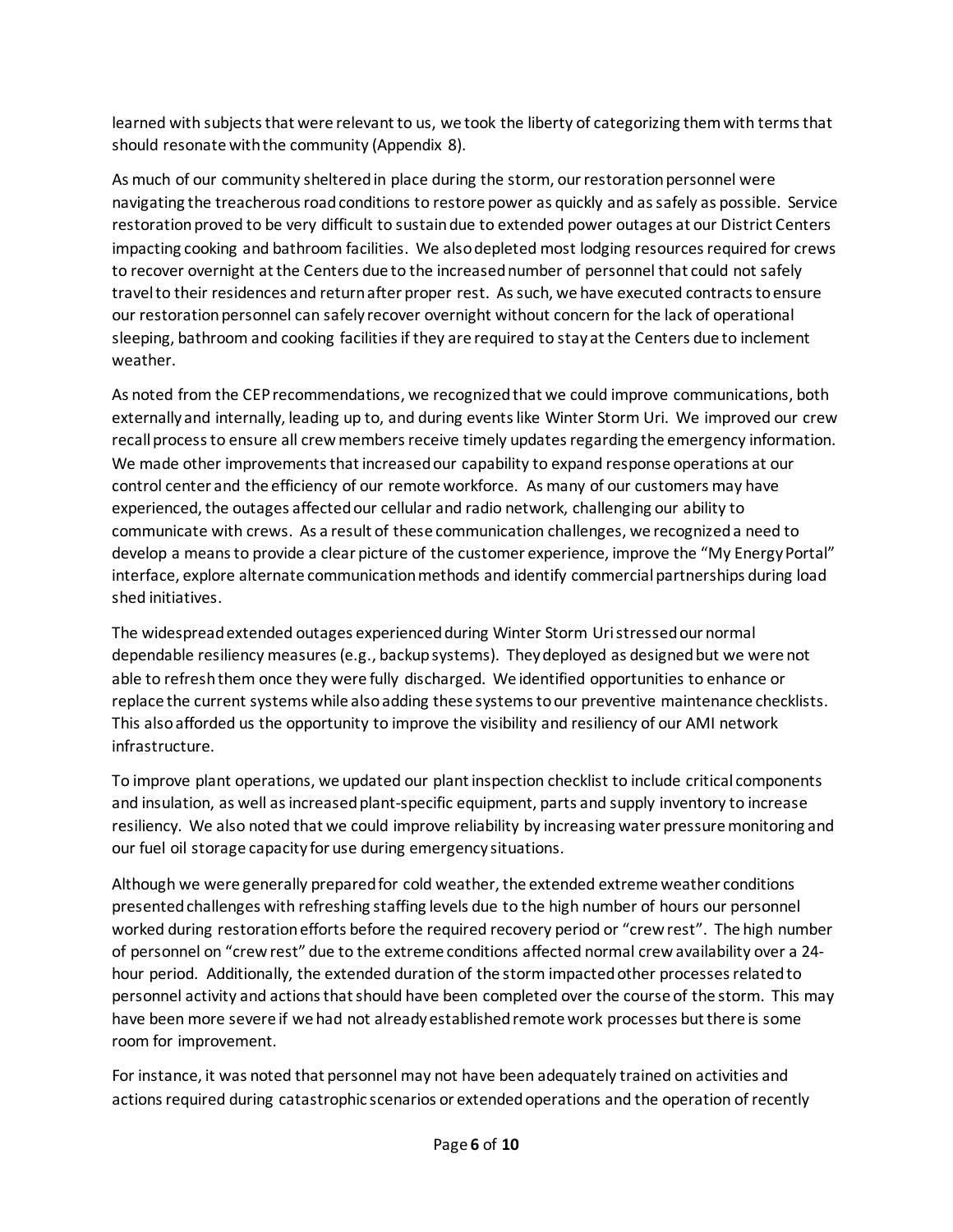commissioned system components during an energy emergency event. As a result, additional training programs have been identified to address these gaps going forward.

Lastly and likely most importantly from a reliability standpoint, we discovered several opportunities for weatherization improvementsin all facets of our gas and electric systems. We increased the frequency of inspections, testing, and preventive maintenance of critical facilities. We reviewed protective equipment settings to assist with restoring large amounts of load following an extended duration outage. We added protective measuresto ensure the equipment would function as designed in extreme weather conditions. To keep these and other issues at the forefront, we updated our pre-event checkliststo include most of these items as we prepare for extended extreme weather events.

## Future Improvements

While significant improvements have been accomplished to address the issues identified internally and externally in preparation for this winter, it is recognized that there are longer term improvements that must be pursued to continue to strengthen the overall resilience of our system. The following is not an all-exhaustive list of future efforts, but highlights several key areas being pursued.

### Market Redesign

The PUCT has issued a 2-phase blueprint for market redesign in ERCOT. Phase 1 consists of nearer term items that have general agreement to move forward. Several items were identified for immediate implementation, although changes to wholesale energy pricing related to Operating Reserve or "available energy above current demand" was the only significant immediate impact. Other actions in Phase 1 include programs to incentivize load response (generators addressing increased demand), a program to incentivize on-site fuel (e.g., natural gas)storage facilities for generators, Fast Frequency Response for batteries(battery storage deployment to stabilize the system), and various generation services to support system stability. Phase 2 identifies two reliability programs, an obligation for Load Serving Entities to contract dispatchable generation to cover needs, and a Backstop Reliability Service used to procure additional dispatchable resources to prevent emergency conditions. These two (2) programs are far more controversial and could take years to implement. Market Redesign is an activity that is always in progress at ERCOT through stakeholder groups, but the past winter event and the gaps identified are driving demand for market mechanisms to ensure the reliability and resiliency of electric service to all Texans. These efforts will include many stakeholders from all market segments and the CPS Energy Government Relations team will continue to be actively involved in monitoring these activities and ensuring our interests are represented.

### Power Generation Resilience

As identified previously, the PUCT issued an order under Substantive Rules 25.55 identifying requirements of generators and transmissionownersin ERCOT to be completed by December 1, 2021 in preparation for the 2022 winter season. These requirements were basedon two reports resulting from the 2011 winter weather event. These reports were of best practices prepared by Quanta for the PUCT, and a NERC/FERC report on the 2011 winter event. These actions constitute Phase 1 of the PUCT's improvement plan. Per the PUCT

*"The phase-two weather emergency preparedness reliability standards will consist of a more comprehensive, year-round set of weather emergency preparedness reliability standards that*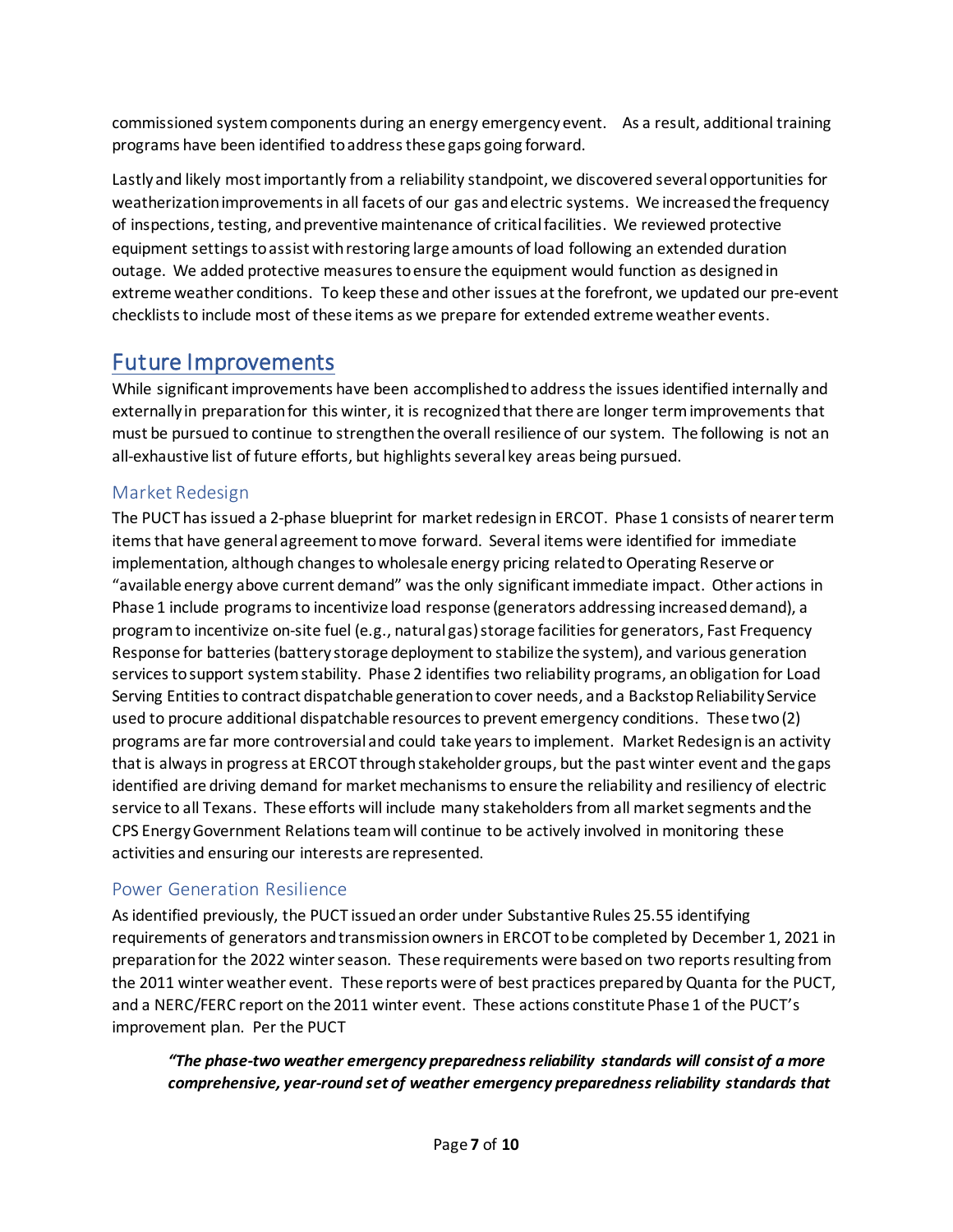#### *will be informed by a robust weather study that is currently being conducted by ERCOT in consultation with the Office of the Texas State Climatologist."*

It is unknown exactly what implications these rules will have for transmission and generation owners, but much more rigorous severe weather design standards for this infrastructure is expected. CPS Energy infrastructure is in accordance with or exceeds current designstandards and best practices but requirements in excess of these standards are possible requiring additional investment to meet these new standards. We will monitor these developments to ensure we are addressing these as they are issued and are taking some proactive steps in doing engineering assessments of our power generation plants under more aggressive requirements.

At the federal level, additional requirements are expected as a result of the joint FERC/NERC report "The February 2021 Cold Weather Outages in Texas and the South-CentralUnited States" previously described in this document. While these recommendations could likely influence requirements in the PUCT effort, ultimately many of these will become requirements in the NERC RS. ERCOT entities are subject to the Reliability Standards, although the process of these revisions can take months or even years to incorporate. While this process will take some time, CPS Energy is in the process of reviewing the FERC/NERC recommendations to identify any areas for proactive improvements.

#### Electric Grid Operations

The amount of load shed required in the 2021 event revealed the need for increased flexibility and controllability of load at the distribution level to support the ERCOT system and avoid a grid collapse and to minimize the impact of that action to all customers. The immediate actions previously described have put us in a good position to manage a similar event if encountered, but increased controllability in the distribution system is a need. This need is not only associated with load shed, but in the ability to manage rapid changes in our distribution system related to electric vehicles, battery storage, distributed generation and demand response.

There are multiple efforts that target this increased flexibility. Our Distribution Automation project will provide the ability to break our circuits into smaller segments providing increased flexibility and control. One aspect of this is the ability to shed (put into a manual outage) an increased number of small segments of customers thereby spreading the shed activity out over an increased portion of the system, further reducing the impact to individual customers. There are additional benefits to this capability such as in "cold load pick-up," voltage management, and increased flexibility to manage "critical" loads in emergency operations. Additionally, there is a project in place to upgrade the Distribution Management System, which is the overall control and monitoring system for the electric distribution system. These projects represent significant, long-termcapital investmentsinto our distribution system but will provide future benefits for severe weather operations.

System hardening is the other primary aspect of better preparing our transmission and distribution systemfor severe weather events. As described for Power Generation Resilience, there will be updated regulatory requirements for the design and operation of transmission infrastructure, as this is critical to the overall stability of the grid. We will be monitoring those changes and staying proactive in addressing new standards as they are developed. We also have projects in place to continue to make our distribution more resilient to severe weather. The cost of hardening the entire distribution system through undergrounding or similar measures would be unbearable for our community and estimated to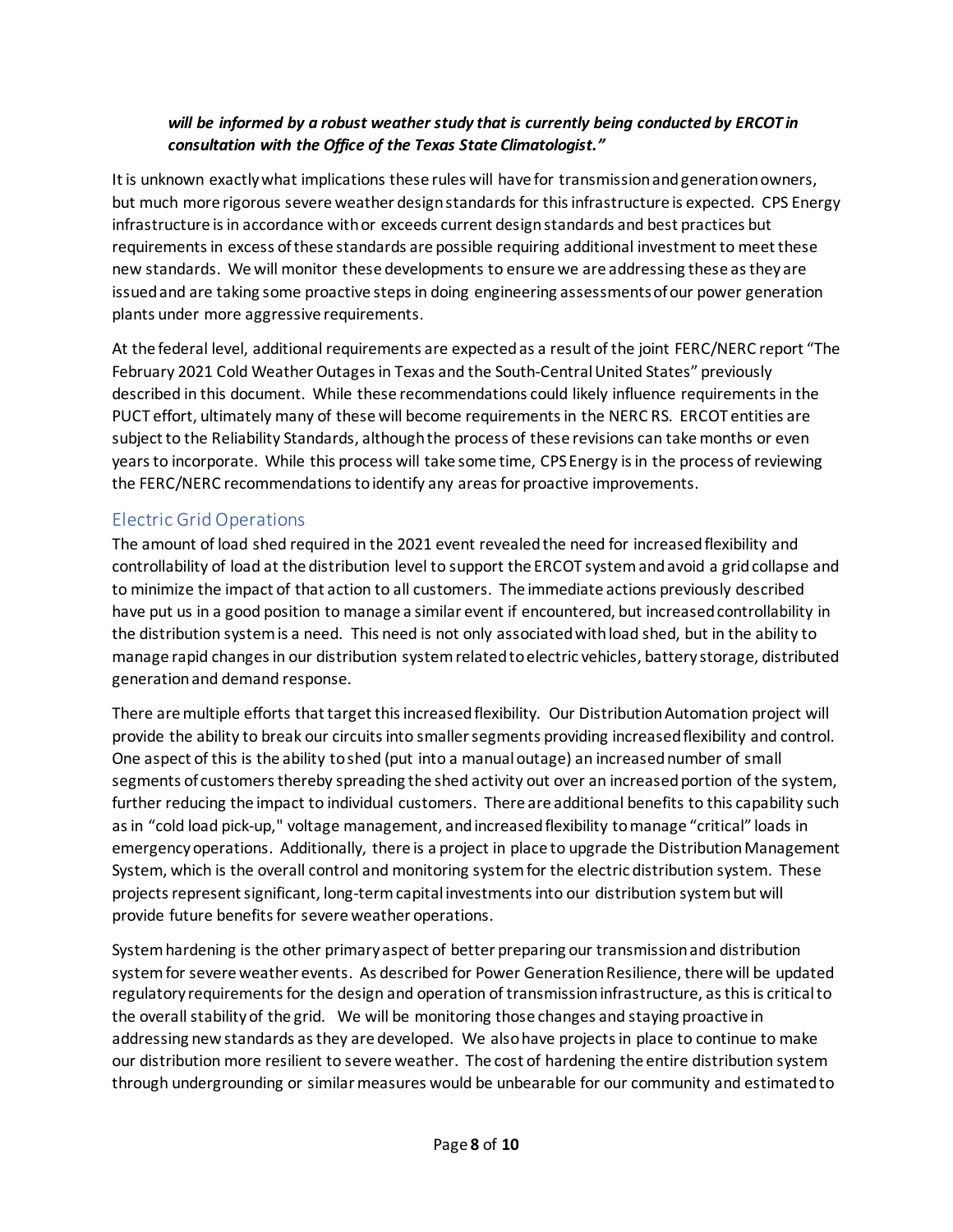be billions of dollars. We do have projectsin place to underground or otherwise harden vulnerable or particularly critical infrastructure moving forward but is limited by budget funding.

A new focus in the area of system hardening is in the utilization of microgrids. This concept is not new but a growing option with advances in automation, controls, storage, communications and generation options. These systems are still a relatively costly option and funded by the customer and currently utilized in military applications or where there is a strong customer economic benefit to justify the expense. We have been increasingly assessing this option for other critical applications in our community and will look for ways to reduce cost or obtain external funding. We are currently in initial discussions with CoSA on this option to support Resiliency Hubs for emergency support of communities. This effort is budgeted by CoSA and will have a broader resiliency application beyond electric power.

### Emergency Coordination

Emergency coordination between entities was identified as a significant gap in the 2021 event where lack of information and coordinated decision making between entities such as CPS Energy, SAWS, CoSA, the EOC, Bexar County, and others created inefficiencies and ineffectiveness in the overall response. While CPS Energy had a representative at the EOC throughout the event, the ability to quickly access and provide real time situational awareness information to support decision making was lacking. While some dashboards and data sources have been identified to support emergency operations, we have initiated a project to develop a platform to provide improved situational awarenessinformation for leadership and decision makers.

Coordination with our partners continues to be a priority as we move forward. We have held several tabletop exercises with various entities over the year. We are working to build on these initial efforts and ensure we are having routine coordination meetings, joint trainings, and exercises that address current and growing threats to the reliable operation of all critical infrastructure. This would include efforts with CoSA, Bexar County and our suburban cities on emergency shelter support, critical facility/load considerations, and other emergency operations interfaces.

#### Communications

In addition to the communication protocols and processes identified, there were shortfalls found in the capabilities of our communications infrastructure for internal and external communications. Internally, field personnel communications were challenged by the end-of-life Harmony radio system. The Alamo Area Regional Radio System (AARRS) is a project that has been in progress for some time and is scheduled for roll out in Q2 of 2022. This system is shared by CoSA, Bexar County and CPS Energy and will provide significantly improved coverage and resiliency than the current system. Collaborative work with communicators and public information officers from CPS Energy, CoSA, Bexar County and the EOC occurred throughout the year. Communicators aligned on the activation and protocols for working in the JIC and are committed to working on consistent and clear messaging with customers and the public in the event of extreme weather events and sustained outages. Additionally, CPS Energy launched a proactive messaging system for customers and stakeholders that alert them of the potential for weather impacting outages. Customers and stakeholders are encouraged to make emergency preparations and are provided outage updates, depending on the severity of the event. We will continue to encourage customers to update their emergency contact information they have on file with us so we can reach them in the event of an emergency. The Corporate Communications and Marketing team also launched resource webpages in English and Spanish with safety tips and informational videos about outage tips,